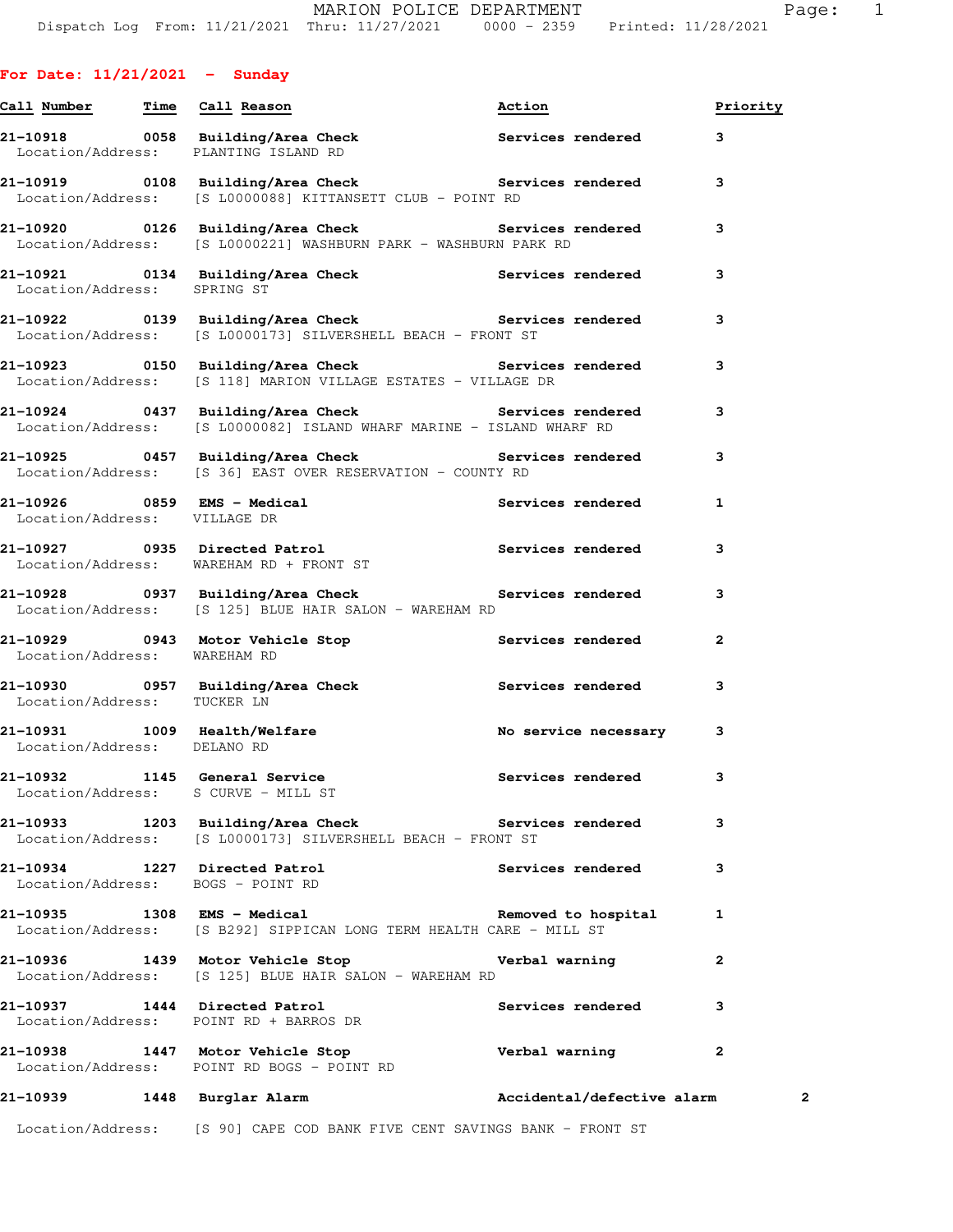|                                                              | 21-10940 1448 9-1-1 Call - Abandoned No service necessary 2<br>Location/Address: [S B292] SIPPICAN LONG TERM HEALTH CARE - MILL ST |                          |                |
|--------------------------------------------------------------|------------------------------------------------------------------------------------------------------------------------------------|--------------------------|----------------|
|                                                              | 21-10941 1505 Directed Patrol<br>Location/Address: COUNTY RD + FRONT ST                                                            | <b>Services rendered</b> | 3              |
| Location/Address: ROUTE 195 EAST                             | 21-10942 1631 Assist/Other Police Department No service necessary                                                                  |                          | $\overline{2}$ |
| 21-10943 1857 General Service<br>Location/Address: SPRING ST |                                                                                                                                    | <b>Services rendered</b> | 3              |
| 21-10944 1911 Directed Patrol                                | Location/Address: MILL ST + MAIN ST                                                                                                | <b>Services rendered</b> | 3              |
|                                                              | 21-10945 2020 Building/Area Check<br>Location/Address: [S L0000074] HILLER DODGE - MILL ST                                         | Services rendered        | 3              |
|                                                              | 21-10946 2114 Building/Area Check Services rendered<br>Location/Address: [S L0000221] WASHBURN PARK - WASHBURN PARK RD             |                          | 3              |
|                                                              | 21-10947 2146 Suspicious Motor Vehicle Threstigated<br>  Location/Address: [S 36] EAST OVER RESERVATION - COUNTY RD                |                          | $\overline{2}$ |

**21-10948 2219 Directed Patrol Services rendered 3**  Location/Address: WAREHAM RD + SPRING ST

## **For Date: 11/22/2021 - Monday**

|                              | 21-10949      0038  Building/Area Check          Services rendered<br>Location/Address: [S 82] MARION COMPUTER STORE - WAREHAM RD        | $\mathbf{3}$ |
|------------------------------|------------------------------------------------------------------------------------------------------------------------------------------|--------------|
|                              | 21-10950 0041 Building/Area Check 5ervices rendered<br>Location/Address: [S L0000061] GILDA'S STONE ROOSTER - WAREHAM RD                 | $\mathbf{3}$ |
|                              | 21-10951 0053 Building/Area Check Services rendered<br>Location/Address: [S L0000173] SILVERSHELL BEACH - FRONT ST                       | 3            |
|                              | 21-10952 		 0100 Building/Area Check 		 Services rendered<br>Location/Address: [S L0000082] ISLAND WHARF MARINE - ISLAND WHARF RD        | 3            |
|                              | 21-10953      0102  Building/Area Check          Services rendered<br>Location/Address: [S L0000172] BREW-FISH - SPRING ST               | $\mathbf{3}$ |
|                              | 21-10954      0112  Building/Area Check          Investigated<br>Location/Address: [S 160] NEW LIFE CHRISTIAN CHURCH - FRONT ST          | 3            |
| Location/Address: VILLAGE DR | 21-10955 0122 Building/Area Check Services rendered                                                                                      | 3            |
|                              | 21-10956      0128  Building/Area Check          Services rendered<br>Location/Address: [S L0000011] THE CAZ - BARROS DR                 | 3            |
|                              | 21-10957      0140  Building/Area Check          Services rendered<br>Location/Address: [S L0000088] KITTANSETT CLUB - POINT RD          | 3            |
|                              | 21-10958      0156  Building/Area Check          Investigated<br>Location/Address: [S 118] MARION VILLAGE ESTATES - VILLAGE DR           | $\mathbf{3}$ |
|                              | 21-10959 0205 Building/Area Check Services rendered<br>Location/Address: [S 125] BLUE HAIR SALON - WAREHAM RD                            | 3            |
|                              | 21-10960 0209 Building/Area Check Services rendered<br>Location/Address: [S L0000216] CHILDRENS ACADEMY - COUNTY RD                      | 3            |
|                              | 21-10961      0359  Building/Area Check          Services rendered<br>Location/Address: [S L0000225] WELL'S SERVICE STATION - WAREHAM RD | 3            |
|                              | 21-10962 0401 Building/Area Check Services rendered                                                                                      | 3            |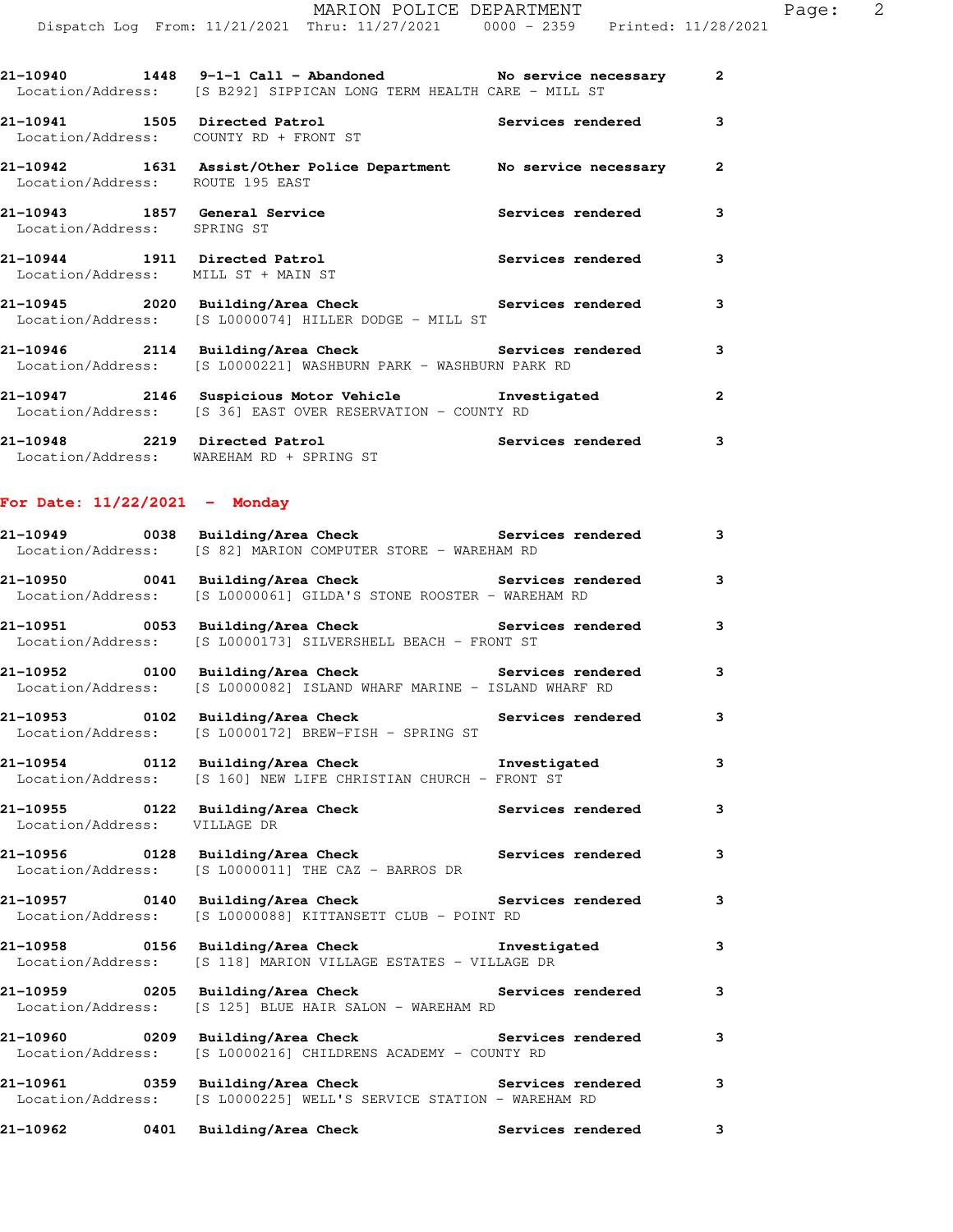|                                                           | MARION POLICE DEPARTMENT<br>Dispatch Log From: 11/21/2021 Thru: 11/27/2021 0000 - 2359 Printed: 11/28/2021                          |                          |                |
|-----------------------------------------------------------|-------------------------------------------------------------------------------------------------------------------------------------|--------------------------|----------------|
|                                                           | Location/Address: [S L0000027] CAPTAIN HADLEY HOUSE - FRONT ST                                                                      |                          |                |
|                                                           | 21-10963 0651 Motor Vehicle Stop Mritten warning issued<br>Location/Address: WAREHAM RD                                             |                          | $\mathbf{2}$   |
|                                                           | 21-10964 0832 Directed Patrol <b>120 Contract Services</b> rendered<br>Location/Address: [S B392] SIPPICAN SCHOOL - SPRING ST       |                          | 3              |
|                                                           | 21-10965 0911 Directed Patrol Services rendered<br>Location/Address: FRONT ST + SPRING ST                                           |                          | 3              |
|                                                           | 21-10966 0919 Building/Area Check Services rendered<br>Location/Address: [S L0000155] PLANTING ISLAND CAUSEWAY - PLANTING ISLAND RD |                          | 3              |
|                                                           | 21-10967 0925 General Service 3 Services rendered<br>Location/Address: MATTAPOISETT LINE - MILL ST                                  |                          | 3              |
|                                                           | 21-10968 0933 Building/Area Check Services rendered<br>Location/Address: [S 164] INDIAN COVE ROAD BEACH ASSC. - INDIAN COVE RD      |                          | 3              |
|                                                           | 21-10971 1010 Animal Complaint 100 Services rendered<br>Location/Address: CONVERSE RD                                               |                          | 3              |
| Location/Address: MOORINGS RD                             | 21-10969 1012 Directed Patrol                                                                                                       | <b>Services rendered</b> | 3              |
| Location/Address: COUNTY RD                               | 21-10970 1035 Directed Patrol                                                                                                       | Services rendered        | 3              |
|                                                           | 21-10972 1050 Animal Complaint Services rendered<br>Location/Address: CONVERSE RD                                                   |                          | 3              |
|                                                           | 21-10973 1133 9-1-1 Call - Abandoned No service necessary<br>Location/Address: [S B292] SIPPICAN LONG TERM HEALTH CARE - MILL ST    |                          | $\mathbf{2}$   |
|                                                           | 21-10974 1154 EMS - Mutual Aid Removed to hospital<br>Location/Address: [S3] SOLITUDE LN                                            |                          | $\mathbf{1}$   |
|                                                           | 21-10975 1337 Motor Vehicle Stop<br>Location/Address: MILL ST + ROCKY KNOOK LN                                                      | Verbal warning           | $\mathbf{2}$   |
|                                                           | 21-10976 1358 Suspicious Activity <b>Services rendered</b><br>Location/Address: [S B512] LITTLE NECK VILLAGE - WAREHAM RD           |                          | $\overline{2}$ |
|                                                           | 21-10977 1405 Motor Vehicle Stop<br>Location/Address: POINT RD + BARROS DR                                                          | Verbal warning           | 2              |
| 21-10978 1839 EMS - Medical<br>Location/Address: DERBY LN |                                                                                                                                     | Removed to hospital      | 1              |
| Location/Address: WAREHAM RD                              | 21-10979 2134 Motor Vehicle Stop                                                                                                    | Verbal warning           | $\mathbf{2}$   |
| For Date: $11/23/2021$ - Tuesday                          |                                                                                                                                     |                          |                |
| Location/Address: FIELD STONE LN                          | 21-10980 0231 Directed Patrol                                                                                                       | <b>Services rendered</b> | 3              |
|                                                           | 21-10981 0238 Directed Patrol<br>Location/Address: [S L0000123] TOWN OF MARION HARBORMASTER'S OFFICE - ISLAND WHARF RD              | Services rendered        | 3.             |
| 21-10982                                                  | 0301 Directed Patrol<br>Location/Address: [S L0000074] HILLER DODGE - MILL ST                                                       | <b>Services rendered</b> | 3              |
|                                                           | 21-10983 0302 Directed Patrol                                                                                                       | <b>Services rendered</b> | 3              |

**21-10984 0318 Burglar Alarm Referred to other agency 2**  Location/Address: [OT] LOWER MERION TOWNSHIP PA - BAIRD RD

Location/Address: [S L0000173] SILVERSHELL BEACH - FRONT ST

Page: 3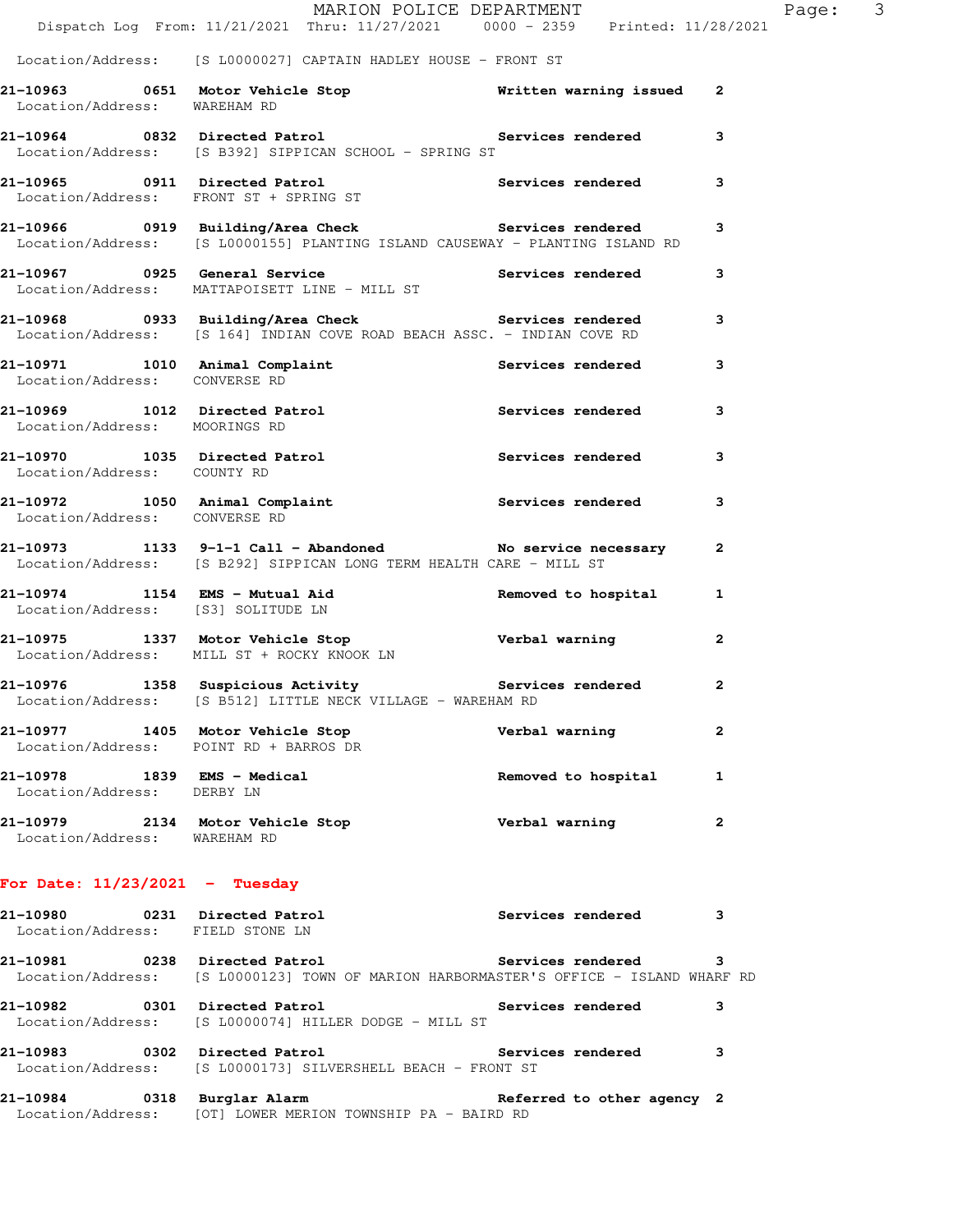**21-10985 0422 Directed Patrol Services rendered 3** 

| Location/Address: WATER ST                                   |                                                                                                                                                |                          |              |
|--------------------------------------------------------------|------------------------------------------------------------------------------------------------------------------------------------------------|--------------------------|--------------|
|                                                              | 21-10986 0448 Directed Patrol <b>120 CEA</b> Services rendered<br>Location/Address: [S L0000155] PLANTING ISLAND CAUSEWAY - PLANTING ISLAND RD |                          | 3            |
|                                                              | 21-10987 0459 Directed Patrol 21-10987 Services rendered<br>Location/Address: [S L0000074] HILLER DODGE - MILL ST                              |                          | 3            |
|                                                              | 21-10988 0809 Building/Area Check <b>The Investigated</b><br>Location/Address: [S B271] TOWN OF MARION POLICE DEPARTMENT - MILL ST             |                          | 3            |
|                                                              | 21-10989 0846 ABANDONED PROPERTY Services rendered<br>Location/Address: [S B271] TOWN OF MARION POLICE DEPARTMENT - MILL ST                    |                          | 3            |
|                                                              | 21-10990 0908 Road Hazard Services rendered 3<br>Location: 195 OVERPASS                                                                        |                          |              |
| Location/Address: BENSON BROOK RD                            | 21-10991 1012 911 Call - Accidental No service necessary 2                                                                                     |                          |              |
|                                                              | 21-10992 1019 Health/Welfare <b>1986 1012 Services</b> rendered<br>Location/Address: [S B512] LITTLE NECK VILLAGE - WAREHAM RD                 |                          | 3            |
| Location/Address: HOLLY POND RD                              | 21-10993 1055 Health/Welfare the Services rendered                                                                                             |                          | 3            |
| Location/Address: COUNTY RD                                  | 21-10994 1100 Animal Complaint (1999) Services rendered                                                                                        |                          | 3            |
|                                                              | 21-10995 1135 Building/Area Check Services rendered<br>Location/Address: JOANNE DR                                                             |                          | 3            |
|                                                              | Location/Address: [S B271] TOWN OF MARION POLICE DEPARTMENT - MILL ST                                                                          |                          | $\mathbf{2}$ |
| Location/Address: MILL ST                                    | 21-10997 1259 Road Hazard Services rendered                                                                                                    |                          | 3            |
| Location/Address: FRONT ST                                   | 21-10998 1355 Animal Complaint 1999 Services rendered                                                                                          |                          | 3            |
| Location/Address: FRONT ST                                   | 21-10999 1421 Follow Up Investigation Services rendered 3                                                                                      |                          |              |
| Location/Address: FIELD STONE LN                             | 21-11000 1442 Suspicious Person No service necessary 2                                                                                         |                          |              |
| 21-11001 1454 Directed Patrol<br>Location/Address: COUNTY RD |                                                                                                                                                | <b>Services rendered</b> | 3            |
| Location/Address: [S3] CHARGEPOND RD                         | 21-11002 1543 EMS - Mutual Aid                                                                                                                 | Removed to hospital      | 1            |
| Location/Address: MILL ST                                    | 21-11003 1615 Animal Complaint                                                                                                                 | Services rendered        | 3            |
|                                                              | 21-11004 1618 911 Call - Accidental Maccidental/defective alarm                                                                                |                          | 2            |
|                                                              | Location/Address: [S B292] SIPPICAN LONG TERM HEALTH CARE - MILL ST                                                                            |                          |              |
| 21-11005 1637 Directed Patrol<br>Location/Address: COUNTY RD |                                                                                                                                                | Services rendered        | 3            |
| Location/Address: ROUTE 195 WEST                             | 21-11006 1645 Motor Vehicle Complaint Referred to other agency 2                                                                               |                          |              |
| Location/Address: COUNTY RD                                  | 21-11007 1702 Motor Vehicle Stop                                                                                                               | Verbal warning           | $\mathbf{2}$ |
|                                                              | 21-11008 1721 Building/Area Check                                                                                                              | <b>Services rendered</b> | 3            |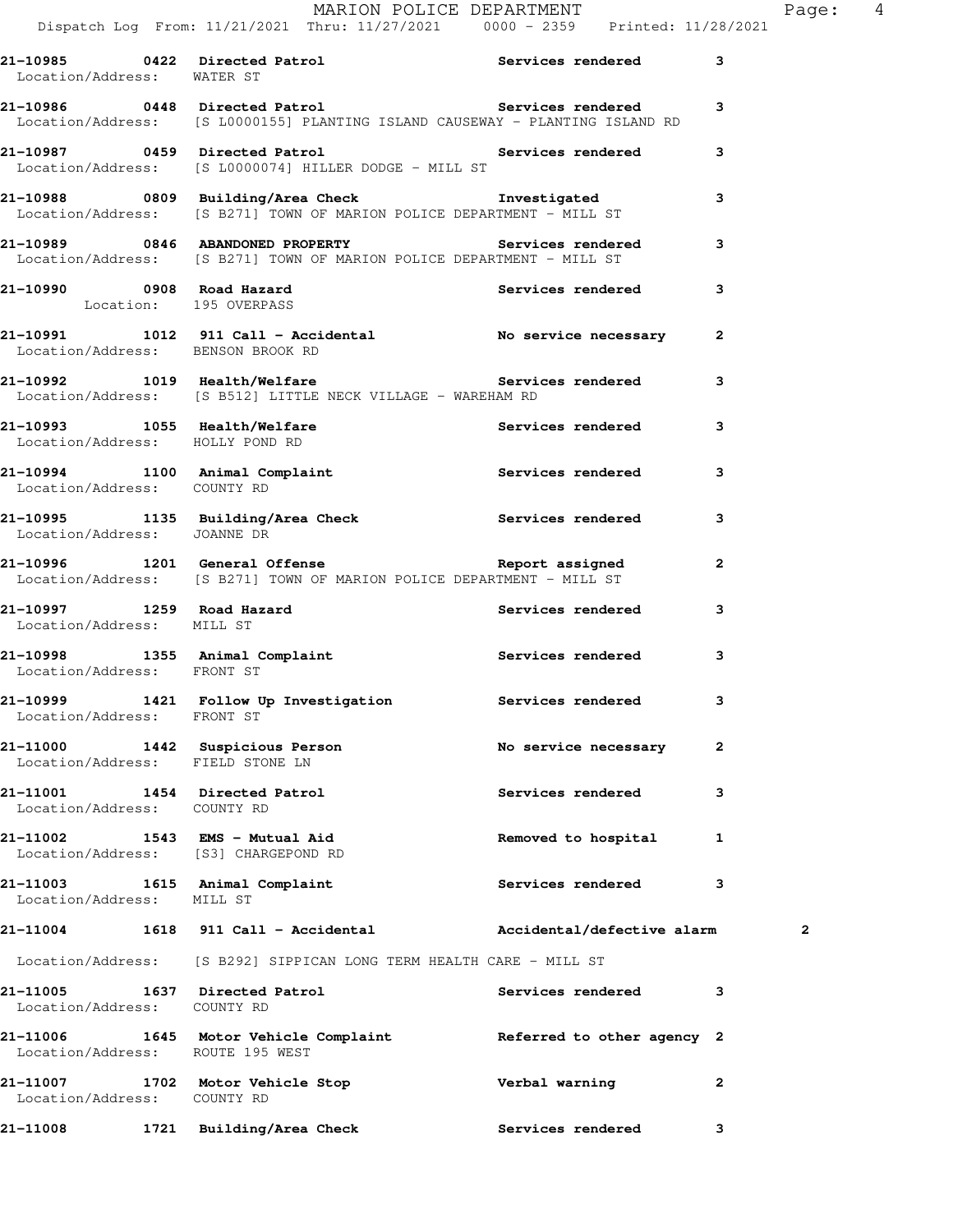|                                      | MARION POLICE DEPARTMENT<br>Dispatch Log From: 11/21/2021 Thru: 11/27/2021 0000 - 2359 Printed: 11/28/2021                                 |                   | Pa           |
|--------------------------------------|--------------------------------------------------------------------------------------------------------------------------------------------|-------------------|--------------|
|                                      | Location/Address: [S L0000173] SILVERSHELL BEACH - FRONT ST                                                                                |                   |              |
|                                      | 21-11009 1733 Building/Area Check Services rendered 3<br>Location/Address: [S B392] SIPPICAN SCHOOL - SPRING ST                            |                   |              |
|                                      | 21-11010 1751 Fire - Alarm Mccidental/defective alarm                                                                                      |                   | 1            |
| Location/Address: PLANTING ISLAND RD |                                                                                                                                            |                   |              |
| Location/Address: GREEN ST           | 21-11011 1840 General Service 21 Services rendered                                                                                         |                   | 3            |
|                                      | 21-11012 1917 Building/Area Check Services rendered<br>Location/Address: [S L0000221] WASHBURN PARK - WASHBURN PARK RD                     |                   | 3            |
| Location/Address: OAK AVE            | 21-11013 1938 Fire - Structure                                                                                                             | Services rendered | $\mathbf{1}$ |
| Location/Address: TUCKER LN          | 21-11014 2056 Building/Area Check Services rendered                                                                                        |                   | 3            |
|                                      | 21-11015 2104 Building/Area Check Services rendered<br>Location/Address: [S 118] MARION VILLAGE ESTATES - VILLAGE DR                       |                   | 3            |
| Location/Address: SOUTH ST           | 21-11016 2110 General Service <b>1988</b> Services rendered                                                                                |                   | 3            |
|                                      | 21-11017 2134 Building/Area Check Services rendered<br>Location/Address: [S 81] DEPINA LANDING - RIVER RD                                  |                   | 3            |
|                                      | 21-11018 2135 Building/Area Check Services rendered<br>Location/Address: [S L0000114] TOWN OF MARION DEPARTMENT OF PUBLIC WORKS - MILL ST  |                   | 3            |
| Location/Address: ROUTE 195 WEST     | 21-11019 2237 Building/Area Check Services rendered                                                                                        |                   | $\mathbf{3}$ |
| For Date: $11/24/2021$ - Wednesday   |                                                                                                                                            |                   |              |
|                                      | Location/Address: [S B292] SIPPICAN LONG TERM HEALTH CARE - MILL ST                                                                        |                   |              |
|                                      | 21-11021      0155  Building/Area Check          Services rendered<br>Location/Address: [S L0000082] ISLAND WHARF MARINE - ISLAND WHARF RD |                   | 3            |
|                                      | 21-11022 0201 Building/Area Check Services rendered<br>Location/Address: [S L0000173] SILVERSHELL BEACH - FRONT ST                         |                   | 3            |
| Location/Address: BARROS DR          | 21-11023 0202 Building/Area Check Services rendered                                                                                        |                   | 3            |
|                                      | 21-11024 0206 Building/Area Check Services rendered<br>Location/Address: [S L0000172] BREW-FISH - SPRING ST                                |                   | 3            |
| 21-11025 0259 Building/Area Check    | Location/Address: [S L0000074] HILLER DODGE - MILL ST                                                                                      | Services rendered | 3            |
| Location/Address: MOORINGS RD        | 21-11026 		 0306 Building/Area Check 		 Services rendered                                                                                  |                   | 3            |
|                                      | 21-11027 0324 Building/Area Check Services rendered<br>Location/Address: [S L0000088] KITTANSETT CLUB - POINT RD                           |                   | 3            |
|                                      | 21-11028 0344 Building/Area Check http://www.filesophe.com/<br>Location/Address: [S 137] TRI TOWN MOTORS - WAREHAM RD                      |                   | 3            |
|                                      | 21-11029 0413 Building/Area Check Services rendered<br>Location/Address: MILL ST + ROCKY KNOOK LN                                          |                   | 3            |
|                                      | 21-11030      0415  Building/Area Check          Services rendered<br>Location/Address: [S L0000074] HILLER DODGE - MILL ST                |                   | 3            |

age: 5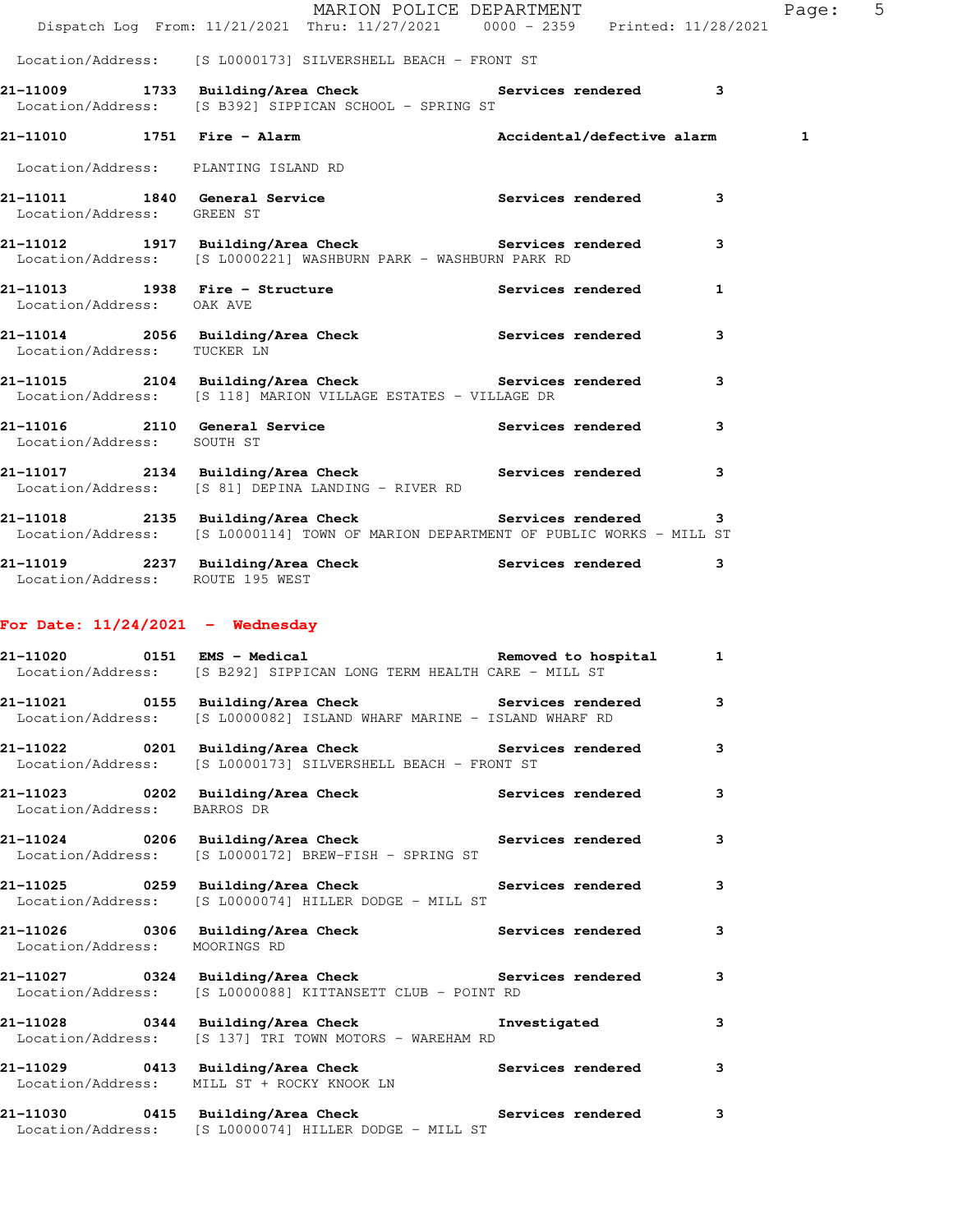**21-11031 0527 MVC - Property Report assigned 2**  Location/Address: FRONT ST + ICHABOD LN **21-11032 0607 9-1-1 Call - Abandoned Accidental/defective alarm 2** Location/Address: FRONT ST **21-11033 0909 Animal Complaint Services rendered 3**  Location/Address: FRONT ST **21-11034 1052 Health/Welfare Services rendered 3**  Location/Address: [S B512] LITTLE NECK VILLAGE - WAREHAM RD **21-11035 1109 Directed Patrol Services rendered 3**  Location/Address: COUNTY RD **21-11036 1233 Building/Area Check Investigated 3**  Location/Address: [S L0000040] CUMBERLAND FARMS (SOUTH) - WAREHAM RD **21-11037 1244 Directed Patrol Investigated 3**  Location/Address: POINT RD + BARROS DR **21-11038 1310 Animal Complaint Services rendered 3**  Location/Address: FRONT ST **21-11039 1324 MVC - Property Report assigned 2**  Location/Address: PUMPING STATION RD + FRONT ST **21-11040 1358 Road Hazard Services rendered 3**  Location/Address: DELANO RD + DEXTER RD **21-11041 1703 Building/Area Check Investigated 3**  Location/Address: [S L0000182] SIPPICAN SCHOOL BASEBALL FIELD - PARK ST **21-11042 1718 Motor Vehicle Stop Verbal warning 2**  Location/Address: WAREHAM RD + HILL ST **21-11043 1726 Building/Area Check Services rendered 3**  Location/Address: JOANNE DR **21-11044 1727 Directed Patrol Investigated 3**  Location/Address: COUNTY RD + FRONT ST **21-11045 1729 Motor Vehicle Stop Verbal warning 2**  Location/Address: [S B621] TOWN OF MARION FIRE DEPT. STATION 2 - POINT RD **21-11046 1810 Building/Area Check Investigated 3**  Location/Address: [S 118] MARION VILLAGE ESTATES - VILLAGE DR **21-11047 1826 Motor Vehicle Stop Verbal warning 2**  Location/Address: COUNTY RD **21-11048 1836 Directed Patrol Investigated 3**  Location/Address: [S L0000061] GILDA'S STONE ROOSTER - WAREHAM RD **21-11049 2020 911 Call - Accidental Accidental/defective alarm 2** Location/Address: POINT RD **21-11050 2027 Building/Area Check Services rendered 3**  Location/Address: [S 118] MARION VILLAGE ESTATES - VILLAGE DR **21-11051 2100 Building/Area Check Investigated 3**  Location/Address: [S L0000218] TOWN OF MARION COMMUNITY CENTER - MILL ST **21-11052 2125 Motor Vehicle Stop Investigated 2** 

Location/Address: MILL ST

**For Date: 11/25/2021 - Thursday**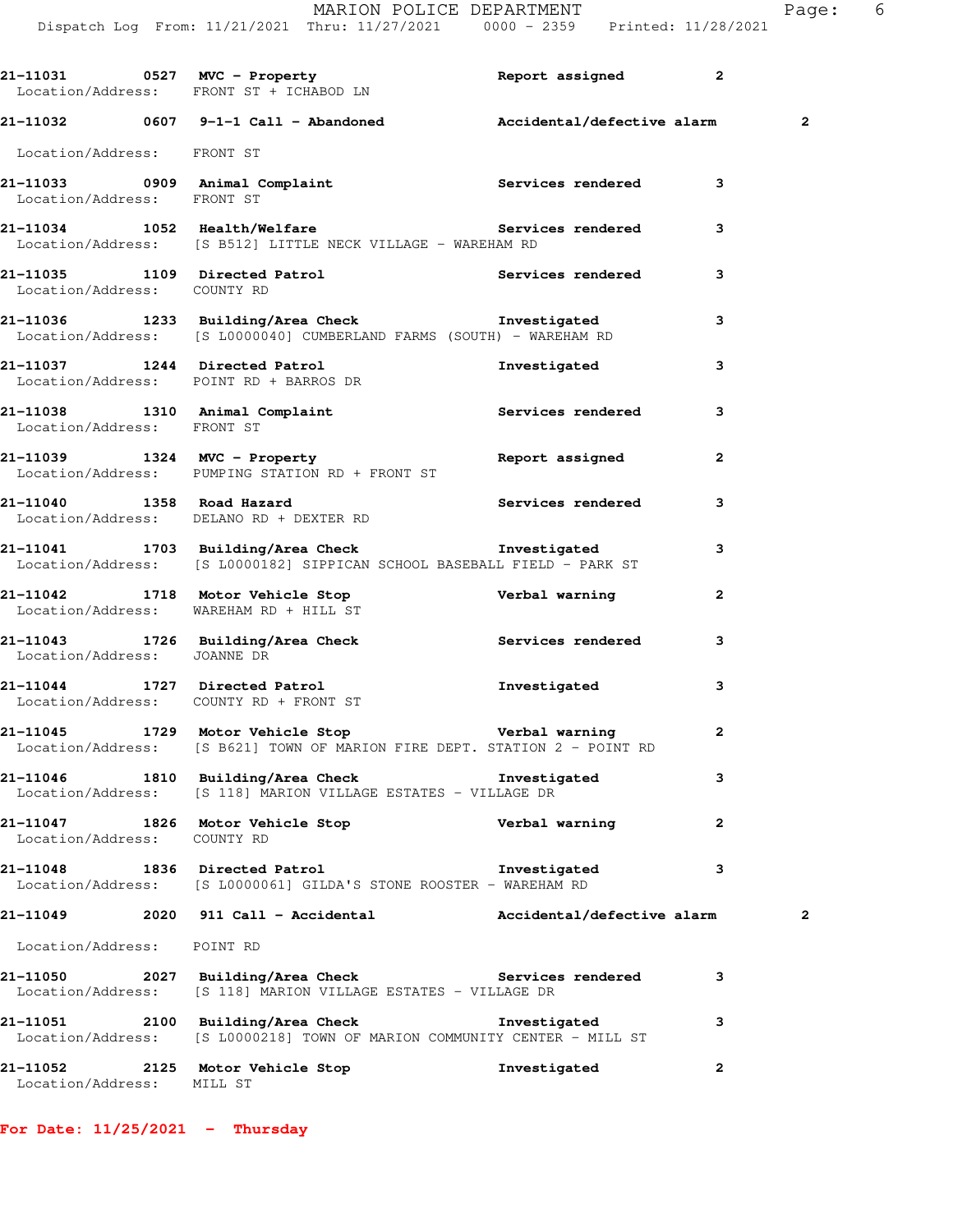| 21-11054 0331 Transport<br>Location/Address: TUCKER LN       |                                                                                                                                   | Brought to station       | 3            |
|--------------------------------------------------------------|-----------------------------------------------------------------------------------------------------------------------------------|--------------------------|--------------|
|                                                              | 21-11055 0518 Building/Area Check Services rendered<br>Location/Address: [S L0000054] TOWN OF MARION EVERGREEN CEMETERY - MILL ST |                          | 3            |
|                                                              | 21-11056 0733 General Service<br>Location/Address: [S B293] MARCONI VILLAGE - MILL ST                                             | Investigated             | 3            |
| 21-11057 0936 MVC - Property<br>Location: 195 WESTBOUND      |                                                                                                                                   | <b>Services rendered</b> | 2            |
| Location/Address: WAREHAM RD                                 | 21-11058 1131 Health/Welfare                                                                                                      | Services rendered        | 3            |
|                                                              | Location/Address: [S L0000172] BREW-FISH - SPRING ST                                                                              |                          | 3            |
|                                                              | 21-11060 1138 Found Property Services rendered<br>Location/Address: [S B271] TOWN OF MARION POLICE DEPARTMENT - MILL ST           |                          | 3            |
| 21-11061 1152 Animal Complaint<br>Location/Address: FRONT ST |                                                                                                                                   | <b>Services rendered</b> | 3            |
| Location/Address: FRONT ST                                   | 21-11064 1321 Animal Complaint                                                                                                    | Services rendered        | 3            |
|                                                              | 21-11062 1330 Building/Area Check Services rendered<br>Location/Address: [S 118] MARION VILLAGE ESTATES - VILLAGE DR              |                          | 3            |
| Location/Address: FRONT ST                                   | 21-11063 1339 General Service                                                                                                     | Investigated             | 3            |
|                                                              | 21-11065 1341 Directed Patrol Nervices rendered<br>Location/Address: POINT RD + BARROS DR                                         |                          | 3            |
|                                                              | 21-11066 1353 Suspicious Motor Vehicle threstigated<br>Location/Address: [S B471] COUNTRYSIDE CHILD CARE - FRONT ST               |                          | $\mathbf{2}$ |
| Location/Address: ALLEN'S POINT RD                           | 21-11067 1417 911 Call - Accidental Services rendered                                                                             |                          | $\mathbf{2}$ |
|                                                              | 21-11068 1426 Directed Patrol<br>Location/Address: WAREHAM RD + POINT RD                                                          | Investigated             | 3            |
| 1629 Road Hazard<br>21-11069                                 | Location/Address: MILL ST + LUCE AVE                                                                                              | Services rendered        | 3            |
|                                                              | 21-11070 1640 Building/Area Check Services rendered<br>Location/Address: [S L0000128] MARION SOCIAL CLUB - PUMPING STATION RD     |                          | 3            |
| 21-11071 1705 D.M.V.                                         | Location/Address: [S 98] OVERPASS - ROUTE 105 AT ROUTE 195 - FRONT ST                                                             | <b>Services rendered</b> | 3            |
|                                                              | 21-11072 1714 Building/Area Check Services rendered<br>Location/Address: [S L0000061] GILDA'S STONE ROOSTER - WAREHAM RD          |                          | 3            |
|                                                              | 21-11073 1714 Building/Area Check Services rendered<br>Location/Address: [S 81] DEPINA LANDING - RIVER RD                         |                          | 3            |
|                                                              | 21-11074 1738 Building/Area Check Services rendered<br>Location/Address: [S 118] MARION VILLAGE ESTATES - VILLAGE DR              |                          | 3            |
| 21-11075 1742 EMS - Medical<br>Location/Address: DEXTER RD   |                                                                                                                                   | Removed to hospital      | 1            |
|                                                              | 21-11076 1749 Building/Area Check Services rendered<br>Location/Address: [S 82] MARION COMPUTER STORE - WAREHAM RD                |                          | 3            |
| 21-11077                                                     | 1803 Building/Area Check                                                                                                          | Services rendered        | 3            |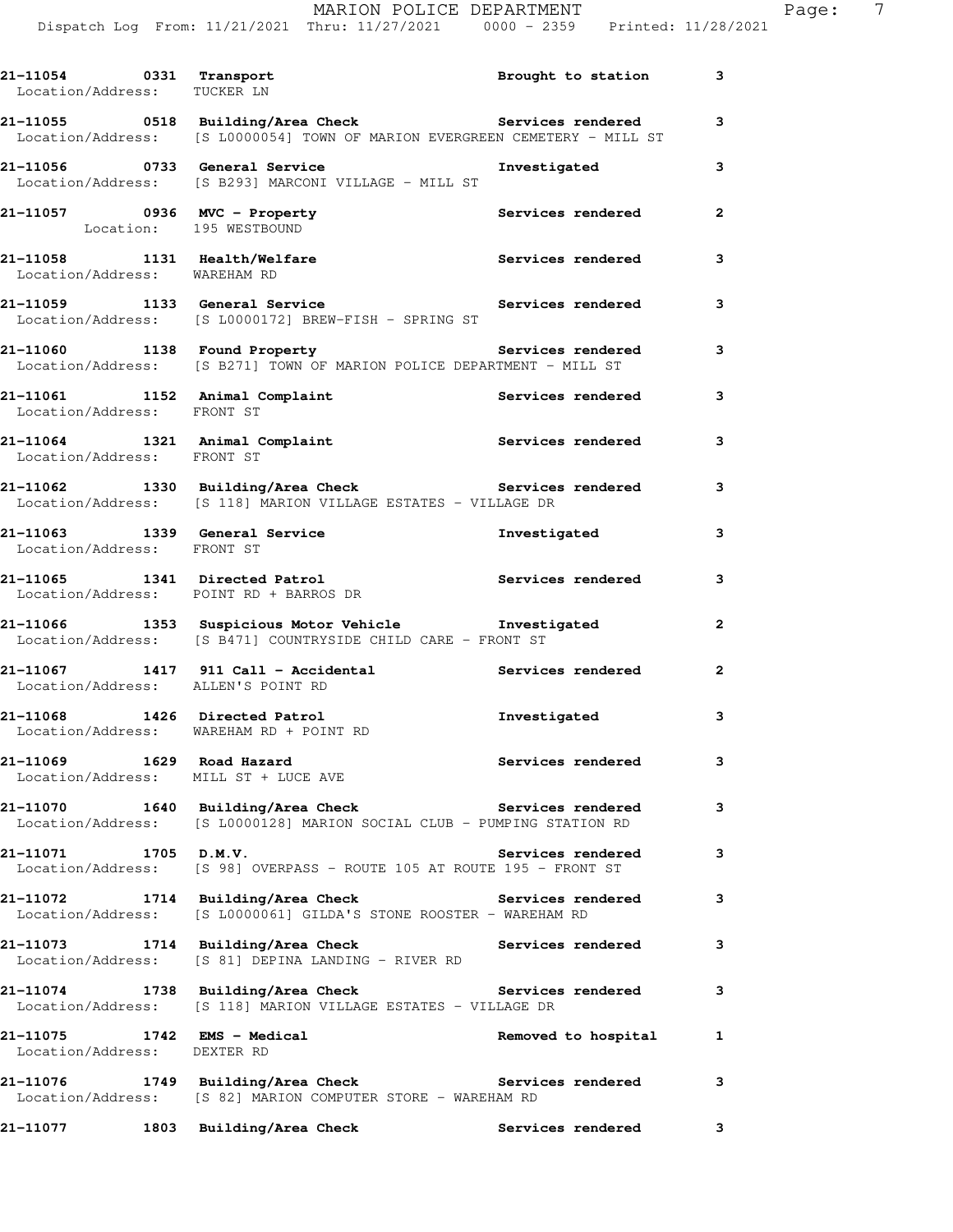| Location/Address: ATLANTIS DR    |                                                                                                                         |                |
|----------------------------------|-------------------------------------------------------------------------------------------------------------------------|----------------|
| Location/Address: BARNABAS RD    | 21-11078 1806 Building/Area Check Services rendered                                                                     | 3              |
|                                  | 21-11079 1810 Building/Area Check Services rendered<br>Location/Address: [S B272] VERIZON TELEPHONE OFFICE - MILL ST    | 3              |
| Location/Address: MILL ST        | 21-11080 1813 Motor Vehicle Stop Nerbal warning                                                                         | $\overline{2}$ |
| Location/Address: ROCKY KNOOK LN | 21-11081 1821 Building/Area Check 1997 Services rendered                                                                | 3              |
|                                  | 21-11082 1827 Building/Area Check Services rendered<br>Location/Address: [S L0000216] CHILDRENS ACADEMY - COUNTY RD     | 3              |
|                                  | 21-11083 1830 Building/Area Check Services rendered<br>Location/Address: [S 36] EAST OVER RESERVATION - COUNTY RD       | $\mathbf{3}$   |
|                                  | 21-11084 1917 Motor Vehicle Stop Citation issued<br>Location/Address: [S L0000061] GILDA'S STONE ROOSTER - WAREHAM RD   | $\overline{a}$ |
| Location/Address: MILL ST        | 21-11085 1954 Motor Vehicle Stop Nerbal warning                                                                         | $\overline{2}$ |
|                                  | 21-11086 2127 Building/Area Check Services rendered<br>Location/Address: [S L0000147] NORTH MARION CEMETERY - COUNTY RD | $\mathbf{3}$   |
|                                  | 21-11087 2132 Gunshots Reported Area search negative<br>Location/Address: QUAIL'S CROSSING RD                           | $\overline{2}$ |
|                                  | 21-11088 2156 Building/Area Check Services rendered<br>Location/Address: [S 31] HARRIETS RESTAURANT - COTTAGE ST        | 3              |
|                                  | 21-11089 2158 Building/Area Check Services rendered<br>Location/Address: [S 131] FIELDSTONE FARM MARKET - MILL ST       | 3              |

## **For Date: 11/26/2021 - Friday**

|                            | 21-11090 0308 Building/Area Check the Investigated<br>Location/Address: [S L0000151] OLD LANDING WHARF - FRONT ST                                       | $\mathbf{3}$            |
|----------------------------|---------------------------------------------------------------------------------------------------------------------------------------------------------|-------------------------|
| Location/Address: WATER ST | 21-11091 0323 Building/Area Check 1nvestigated                                                                                                          | $\mathbf{3}$            |
|                            | 21-11092 0333 Building/Area Check 1nvestigated<br>Location/Address: [S 137] TRI TOWN MOTORS - WAREHAM RD                                                | $\mathbf{3}$            |
|                            | 21-11093      0334   Building/Area Check           Services rendered<br>Location/Address: [S 36] EAST OVER RESERVATION - COUNTY RD                      | $\mathbf{3}$            |
|                            | 21-11094 0336 Building/Area Check 111094<br>Location/Address: [S L0000061] GILDA'S STONE ROOSTER - WAREHAM RD                                           | $\overline{\mathbf{3}}$ |
|                            | 21-11095      0345  Building/Area Check          Services rendered<br>Location/Address: [S L0000172] BREW-FISH - SPRING ST                              | $\mathbf{3}$            |
|                            | 21-11096 <a>&gt; 0354 Building/Area Check <a>&gt; Services rendered <a>&gt; 3<br/>Location/Address: [S L0000088] KITTANSETT CLUB - POINT RD</a></a></a> |                         |
|                            | 21-11097 		 0400 Building/Area Check 		 Services rendered 3<br>Location/Address: [S L0000155] PLANTING ISLAND CAUSEWAY - PLANTING ISLAND RD             |                         |
|                            | 21-11098 0406 Building/Area Check the Investigated<br>Location/Address: [S L0000157] POINT ROAD PLAYGROUND - POINT RD                                   | $\mathbf{3}$            |
|                            | 21-11099 0409 Building/Area Check the Investigated<br>Location/Address: [S L0000221] WASHBURN PARK - WASHBURN PARK RD                                   | $\mathbf{3}$            |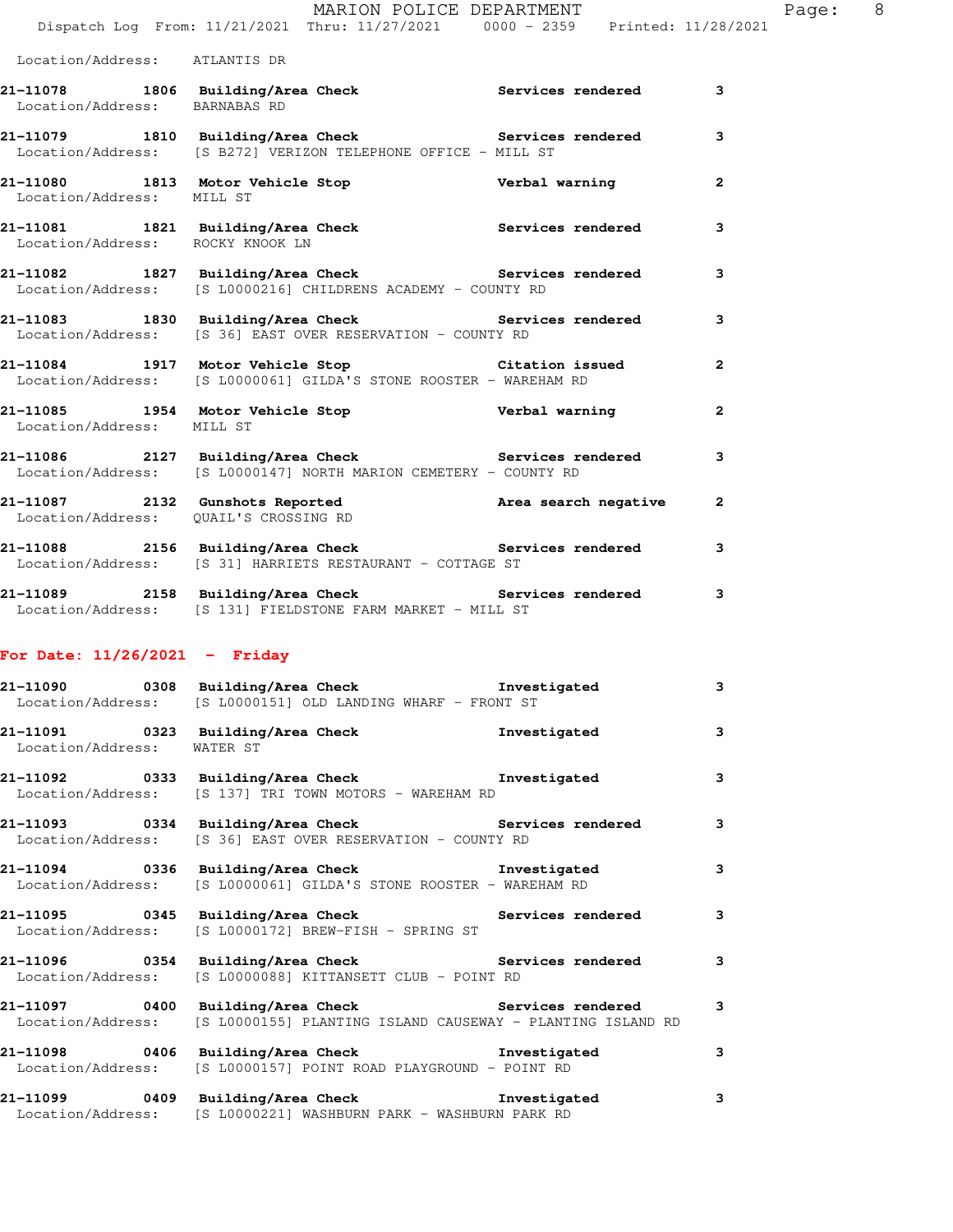|                                 | Dispatch Log From: 11/21/2021 Thru: 11/27/2021 0000 - 2359 Printed: 11/28/2021                                                                                                          | MARION POLICE DEPARTMENT |                | Page: 9                 |  |
|---------------------------------|-----------------------------------------------------------------------------------------------------------------------------------------------------------------------------------------|--------------------------|----------------|-------------------------|--|
|                                 | 21-11100 0419 Building/Area Check <b>The Investigated</b><br>Location/Address: [S L0000054] TOWN OF MARION EVERGREEN CEMETERY - MILL ST                                                 |                          | 3              |                         |  |
| Location/Address: MAIN ST       | 21-11101 0505 EMS - Medical                                                                                                                                                             | Removed to hospital 1    |                |                         |  |
|                                 | 21-11102 0858 Burglar Alarm Netter Accidental/defective alarm                                                                                                                           |                          |                | $\overline{2}$          |  |
| Location/Address: FRONT ST      |                                                                                                                                                                                         |                          |                |                         |  |
|                                 | 21-11103 0905 Building/Area Check <b>Services</b> rendered 3<br>Location/Address: [S L0000173] SILVERSHELL BEACH - FRONT ST                                                             |                          |                |                         |  |
|                                 | 21-11104 0910 EMS - Medical and the moved to hospital the move of the Medical of the Memoved to hospital the $1$<br>Location/Address: [S B292] SIPPICAN LONG TERM HEALTH CARE - MILL ST |                          |                |                         |  |
|                                 | 21-11105 0924 Health/Welfare <b>1988 and Seat Area</b> search negative<br>Location/Address: [S 159] ADRIFT SALON & SPA - WAREHAM RD                                                     |                          | 3              |                         |  |
|                                 | 21-11106 1121 Follow Up Investigation threstigated<br>Location/Address: [S B271] TOWN OF MARION POLICE DEPARTMENT - MILL ST                                                             |                          | 3              |                         |  |
|                                 | 21-11107 1145 Follow Up Investigation 1nvestigated<br>Location/Address: [S B271] TOWN OF MARION POLICE DEPARTMENT - MILL ST                                                             |                          | 3              |                         |  |
|                                 | 21-11108 1233 Directed Patrol 1997 Services rendered<br>Location/Address: MILL ST + MAIN ST                                                                                             |                          | 3              |                         |  |
|                                 | 21-11109 1320 Follow Up Investigation 1nvestigated<br>Location/Address: [S B271] TOWN OF MARION POLICE DEPARTMENT - MILL ST                                                             |                          | 3              |                         |  |
| Location/Address: OLDE KNOLL RD | 21-11110 1410 Directed Patrol 30 Services rendered                                                                                                                                      |                          | 3              |                         |  |
|                                 | 1413 Building/Area Check Services rendered 3<br>Location/Address: [S L0000054] TOWN OF MARION EVERGREEN CEMETERY - MILL ST                                                              |                          |                |                         |  |
|                                 | 21-11112 1420 911 Call - Accidental Maccidental/defective alarm                                                                                                                         |                          |                | $\overline{2}$          |  |
|                                 | Location/Address: [S B292] SIPPICAN LONG TERM HEALTH CARE - MILL ST                                                                                                                     |                          |                |                         |  |
|                                 | 21-11113 1442 Directed Patrol<br>Location/Address: WAREHAM RD + FRONT ST                                                                                                                | Investigated             | 3              |                         |  |
| Location/Address: COUNTY RD     | 21-11114 1456 Directed Patrol 1998 Services rendered                                                                                                                                    |                          | 3              |                         |  |
| Location/Address: POINT RD      |                                                                                                                                                                                         | Removed to hospital 1    |                |                         |  |
|                                 | 21-11116 1543 911 Call - Accidental Mccidental/defective alarm                                                                                                                          |                          |                | $\overline{\mathbf{2}}$ |  |
| Location/Address: SPRING ST     |                                                                                                                                                                                         |                          |                |                         |  |
|                                 | 21-11117 1702 MVC - Property <b>12.1 Example 12.1</b> Investigated<br>Location/Address: WESTBOUND MM 32.2 - ROUTE 195 WEST                                                              |                          | $\mathbf{2}$   |                         |  |
|                                 | 21–11118 1722 D.M.V.<br>Location/Address: [S L0000216] CHILDRENS ACADEMY - COUNTY RD                                                                                                    | Investigated             | 3              |                         |  |
|                                 | 21-11119 1758 Motor Vehicle Stop Nerbal warning<br>Location/Address: [S L0000061] GILDA'S STONE ROOSTER - WAREHAM RD                                                                    |                          | $\mathbf{2}$   |                         |  |
|                                 | 21-11120 1805 Motor Vehicle Stop Nerbal warning<br>Location/Address: FRONT ST + PUMPING STATION RD                                                                                      |                          | 2              |                         |  |
| 21-11121 1849 Burglar Alarm     | Location/Address: [S L0000053] MICHAEL SUDOFSKY OFFICES - FRONT ST                                                                                                                      | Investigated             | $\overline{2}$ |                         |  |
|                                 | 21-11122 1933 Road Hazard<br>Location/Address: 1 MILE EAST OF MM 33.6 - ROUTE 195 WEST                                                                                                  | Investigated             | 3              |                         |  |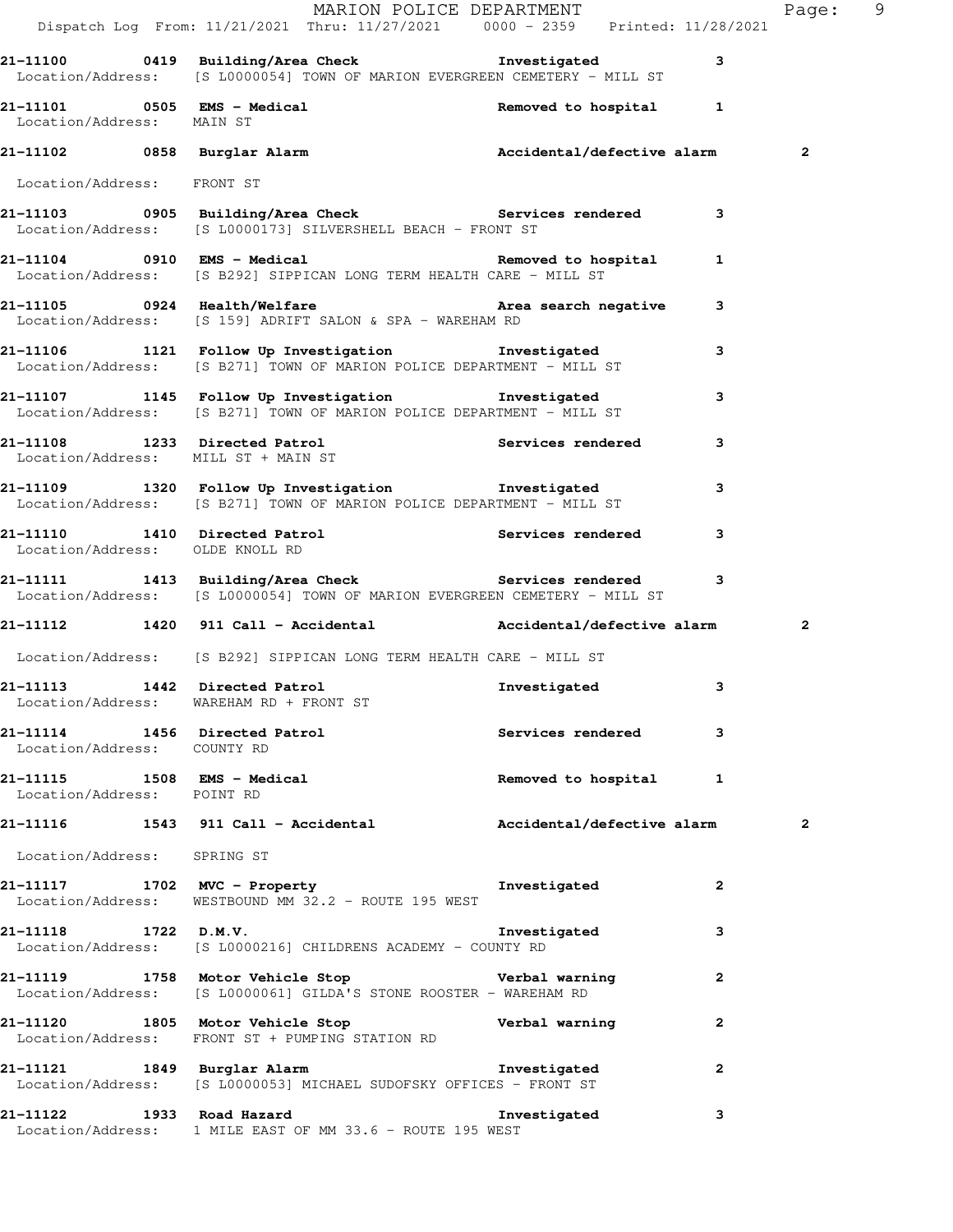|                                                                 | MARION POLICE DEPARTMENT                                                                                                         |                     |                | $P\epsilon$ |
|-----------------------------------------------------------------|----------------------------------------------------------------------------------------------------------------------------------|---------------------|----------------|-------------|
|                                                                 | Dispatch Log From: 11/21/2021 Thru: 11/27/2021 0000 - 2359 Printed: 11/28/2021                                                   |                     |                |             |
| 21-11123 1941 EMS - Medical<br>Location/Address: ROCKY KNOOK LN |                                                                                                                                  | Removed to hospital | $\mathbf{1}$   |             |
| Location/Address: MILL ST                                       |                                                                                                                                  |                     | $\overline{2}$ |             |
|                                                                 | 21-11125 2321 Health/Welfare and Investigated<br>Location/Address: [S L0000040] CUMBERLAND FARMS (SOUTH) - WAREHAM RD            |                     | 3              |             |
|                                                                 | 21-11126 2356 Building/Area Check Services rendered<br>Location/Address: [S L0000074] HILLER DODGE - MILL ST                     |                     | 3              |             |
| For Date: $11/27/2021$ - Saturday                               |                                                                                                                                  |                     |                |             |
|                                                                 | 21-11127 0005 EMS - Medical and Services rendered<br>Location/Address: [S 24] DEPARTMENT OF MENTAL HEALTH GROUP HOME - DELANO RD |                     | 1              |             |
| Location/Address:                                               | 21-11128 0040 Building/Area Check the Services rendered<br>[S L0000173] SILVERSHELL BEACH - FRONT ST                             |                     | 3              |             |

 Location/Address: ISLAND WHARF RD **21-11130 0048 Building/Area Check Services rendered 3**  Location/Address: VILLAGE DR

**21-11129 0044 Building/Area Check Services rendered 3** 

**21-11131 0053 Building/Area Check Services rendered 3**  Location/Address: FIELD STONE LN **21-11132 0058 Directed Patrol Services rendered 3** 

 Location/Address: RT 105 OVERPASS - FRONT ST **21-11133 0059 Building/Area Check Services rendered 3**  Location/Address: [S L0000225] WELL'S SERVICE STATION - WAREHAM RD

**21-11134 0122 Building/Area Check Services rendered 3**  Location/Address: [S B621] TOWN OF MARION FIRE DEPT. STATION 2 - POINT RD

**21-11135 0127 Motor Vehicle Stop Verbal warning 2**  Location/Address: [S L0000040] CUMBERLAND FARMS (SOUTH) - WAREHAM RD

**21-11136 0138 Suspicious Motor Vehicle Investigated 2**  Location/Address: ICHABOD LN **21-11137 0142 Suspicious Motor Vehicle Report assigned 2**  Location/Address: BROOKHAVEN LN

**21-11138 0205 Building/Area Check Services rendered 3**  Location/Address: TUCKER LN

**21-11139 0220 Building/Area Check Services rendered 3**  Location/Address: [S L0000216] CHILDRENS ACADEMY - COUNTY RD

**21-11140 0223 Building/Area Check Investigated 3**  Location/Address: [S L0000172] BREW-FISH - SPRING ST

**21-11141 0231 Building/Area Check Services rendered 3**  Location/Address: [S 137] TRI TOWN MOTORS - WAREHAM RD

21-11142 0321 EMS - Medical **No service necessary** 1 Location/Address: [S KB13] SOUTH ST 21-11143 **0543** Road Hazard **1988** Services rendered 3

 Location/Address: [S L0000218] TOWN OF MARION COMMUNITY CENTER - MILL ST **21-11144 0556 Health/Welfare Services rendered 3** 

Location/Address: [S L0000040] CUMBERLAND FARMS (SOUTH) - WAREHAM RD

**21-11145 0954 Directed Patrol Services rendered 3**